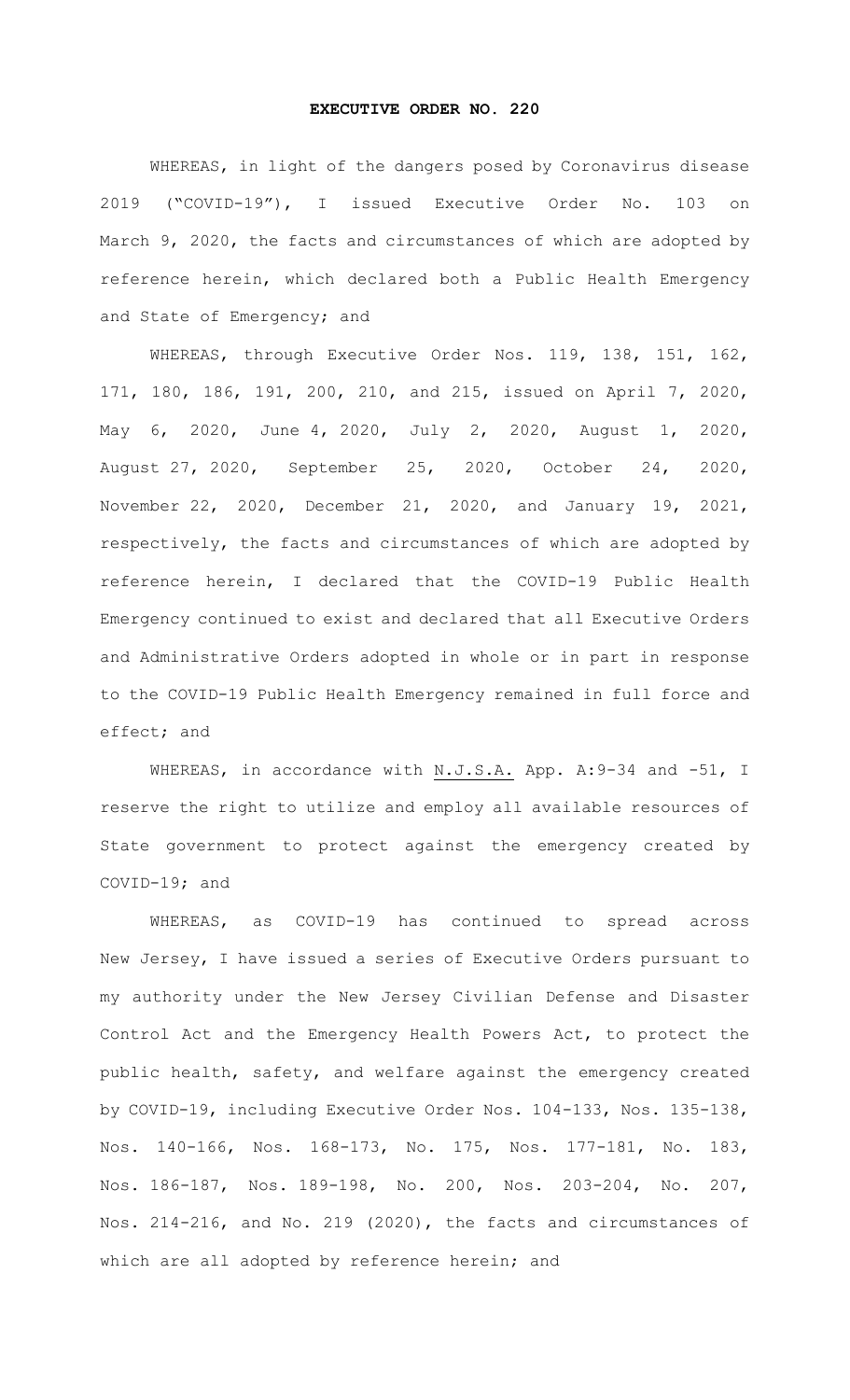WHEREAS, to limit community spread from person-to-person contact through use of social mitigation measures, Executive Order No. 107 (2020) closed all recreational and entertainment businesses, and limited all restaurants, dining establishments, and food courts, with or without a liquor license, all bars, and all other holders of a liquor license with retail consumption privileges, to offering food delivery and/or take-out services only; and

WHEREAS, after consultation with officials from the Department of Health ("DOH"), I announced a multi-stage New Jersey's Road Back Plan for the methodical and strategic reopening of businesses and activities based on scientific data and metrics concerning the level of disease transmission risk and essential classification; and

WHEREAS, Executive Order No. 196, issued November 16, 2020, declared that athletic practices and competitions conducted indoors were subject to the indoor gathering limit of 10 persons, but permitted those events to exceed the gathering limits so long as no individuals were present who were not necessary for the event, though still at levels no greater than 25 percent of the room's capacity or 150 persons, whichever is lower; and

WHEREAS, Executive Order No. 219, issued February 3, 2021, increased that indoor limit to no greater than 35 percent of the room's capacity, but maintained the overall cap of 150 persons; and

WHEREAS, Executive Order No. 204 (2020) stated that outdoor athletic practices and competitions were subject to the outdoor gathering limit of 25 persons, but permitted those events to exceed the gathering limits so long as no individuals were present who were not necessary for the event; and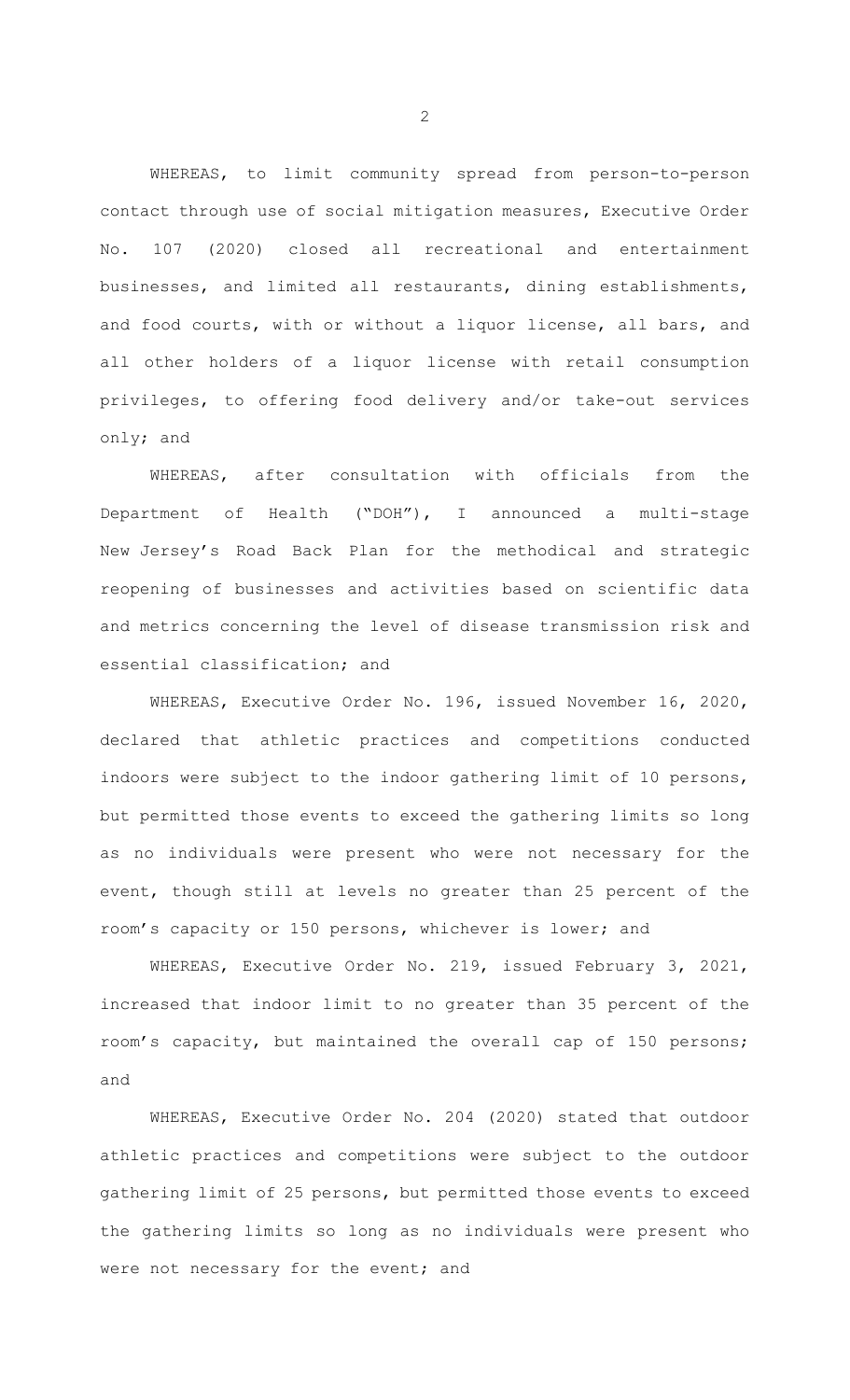WHEREAS, in the past eleven months, we have gained critical knowledge regarding COVID-19, including a better understanding of the risks associated with certain activities, the activities that are most conducive to spread of the virus, and the safeguards that can be implemented to mitigate those risks; and

WHEREAS, this information, together with expanded access to testing, personal protective equipment, and other materials necessary to protect individuals from spread of the virus, as well as the ongoing implementation of DOH's COVID-19 Vaccination Plan, allows for certain activities to continue subject to more limited restrictions; and

WHEREAS, the statewide rate of transmission and the number of new hospital admissions, current hospitalized patients, ventilators in use, and patients in intensive care have all either decreased or remained stable over the past few weeks; and

WHEREAS, given the decrease in these key statistics, the State can take cautious, incremental steps to lift certain restrictions that were designed to reduce person-to-person contact; and

WHEREAS, parents and guardians may serve multiple important roles at sports practices and competitions, including supervising younger athletes and ensuring athletes follow COVID-19 mitigation requirements; and

WHEREAS, it is reasonable to permit a limited number of parents and guardians to attend indoor and outdoor sports practices and competitions where such individuals abide by stringent health and safety protocols set forth by the DOH in its "Guidance for Sports Activities"; and

WHEREAS, spectators are not currently prohibited from attending collegiate and professional sporting events; and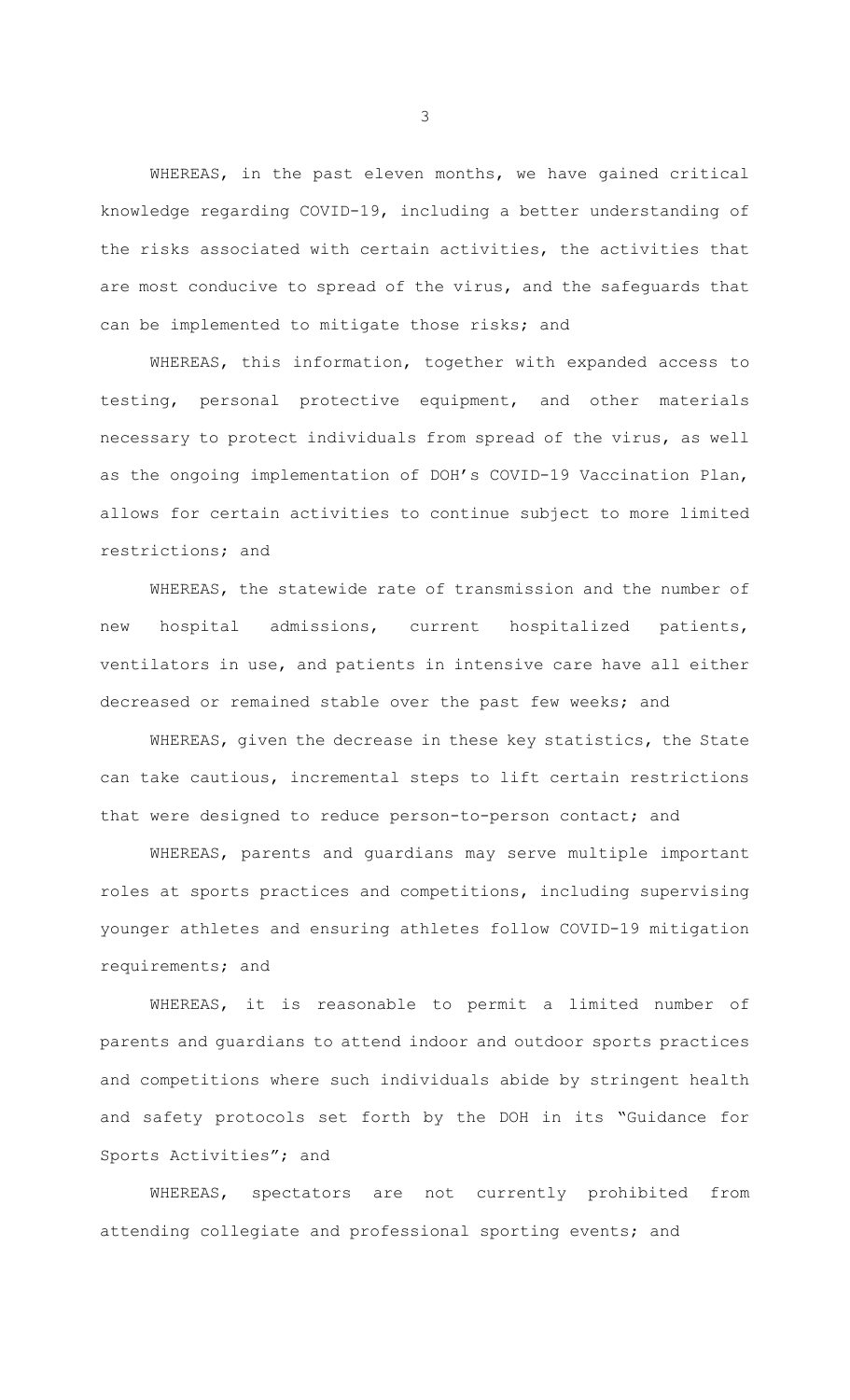WHEREAS, while New Jersey is rapidly expanding its capacity to vaccinate large numbers of individuals each day, it is still appropriate to maintain strict mitigation protocols, including overall limits on gatherings, to ensure spread is limited while dissemination of the vaccine continues; and

WHEREAS, it is critical that individuals continue to follow social distancing, masking, and other infection control protocols while vaccine administration is ongoing in the State; and

WHEREAS, the Constitution and statutes of the State of New Jersey, particularly the provisions of N.J.S.A. 26:13-1 et seq., N.J.S.A. App. A: 9-33 et seq., N.J.S.A. 38A:3-6.1, and N.J.S.A. 38A:2-4 and all amendments and supplements thereto, confer upon the Governor of the State of New Jersey certain emergency powers, which I have invoked;

 NOW, THEREFORE, I, PHILIP D. MURPHY, Governor of the State of New Jersey, by virtue of the authority vested in me by the Constitution and by the Statutes of this State, do hereby ORDER and DIRECT:

1. All non-collegiate and non-professional athletic practices and competitions that are conducted indoors are subject to the current indoor gathering limit, which was most recently set at 10 persons. However, if the number of individuals who are necessary for the practice or competition, such as athletes, coaches, and referees, is greater than 10 persons, such a practice or competition may proceed, as long as no individuals are present who are not necessary for the practice or competition. Operators of such sports activities may permit up to two parents or guardians per athlete under the age of twenty-one participating in the practice or competition to attend the event provided all attendees abide by the applicable requirements in the DOH's "Guidance for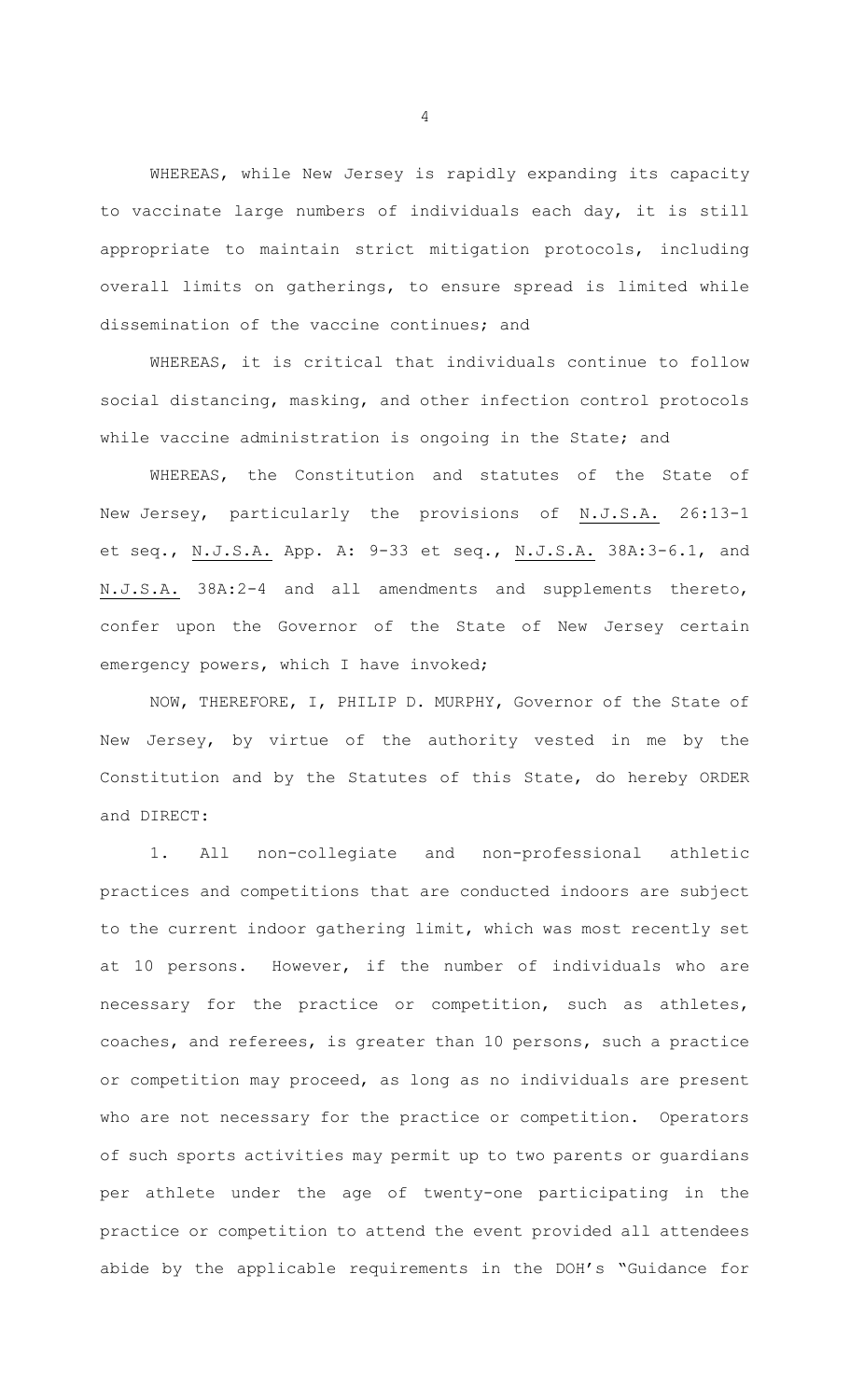Sports Activities." Such parents and guardians shall be considered necessary for the practice or competition. The number of individuals present inside facilities where indoor practices or competitions are taking place, inclusive of all necessary individuals, may not exceed 35 percent of the capacity of the room in which it takes place, and such limit may not exceed 150 persons. Paragraph 8 of Executive Order No. 219 (2020) is hereby rescinded to the extent that it conflicts with the provisions of this Order.

2. All non-collegiate and non-professional athletic practices and competitions that are conducted outdoors are subject to the current outdoor gathering limit of 25 persons. However, if the number of individuals who are necessary for the practice or competition, such as athletes, coaches, and referees, is greater than 25 persons, such a practice or competition may proceed, as long as no individuals are present who are not necessary for the practice or competition. Operators of such sports activities may permit up to two parents or guardians per athlete under the age of twenty-one participating in the practice or competition to attend provided all attendees abide by the applicable requirements in the DOH's "Guidance for Sports Activities." Such parents and guardians shall be considered necessary for the practice or competition. Paragraph 6 of Executive Order No. 204 (2020) is hereby rescinded to the extent that it conflicts with the provisions of this Order.

3. The State Director of Emergency Management, who is the Superintendent of State Police, shall have the discretion to make additions, amendments, clarifications, exceptions, and exclusions to the terms of this Order.